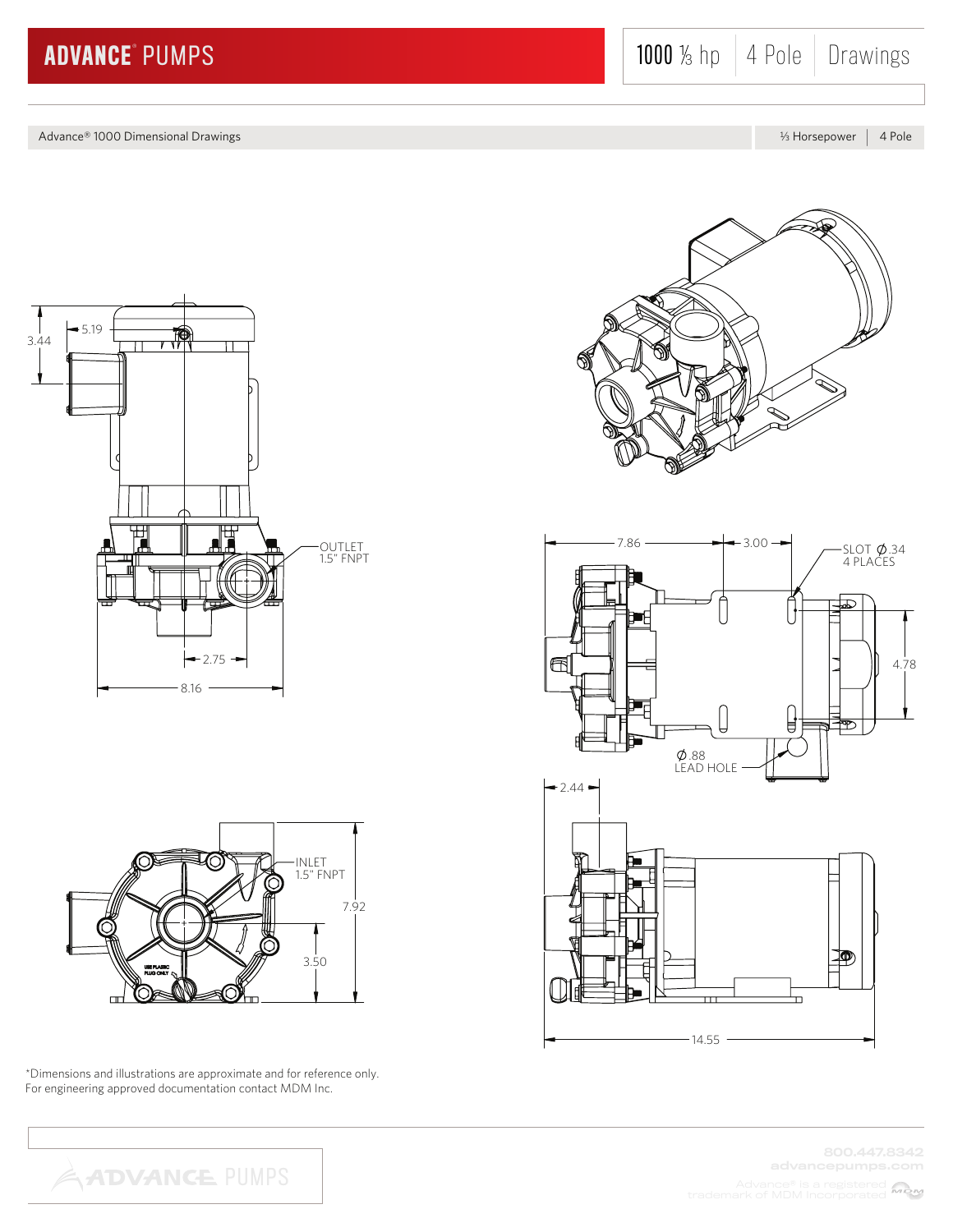Advance® 1000 Dimensional Drawings **K Horsepower 4 Pole** Advance B Horsepower 4 Pole Advance® K Horsepower 4 Pole





\*Dimensions and illustrations are approximate and for reference only. For engineering approved documentation contact MDM Inc.

**ADVANCE PUMPS** 





800.447.8342